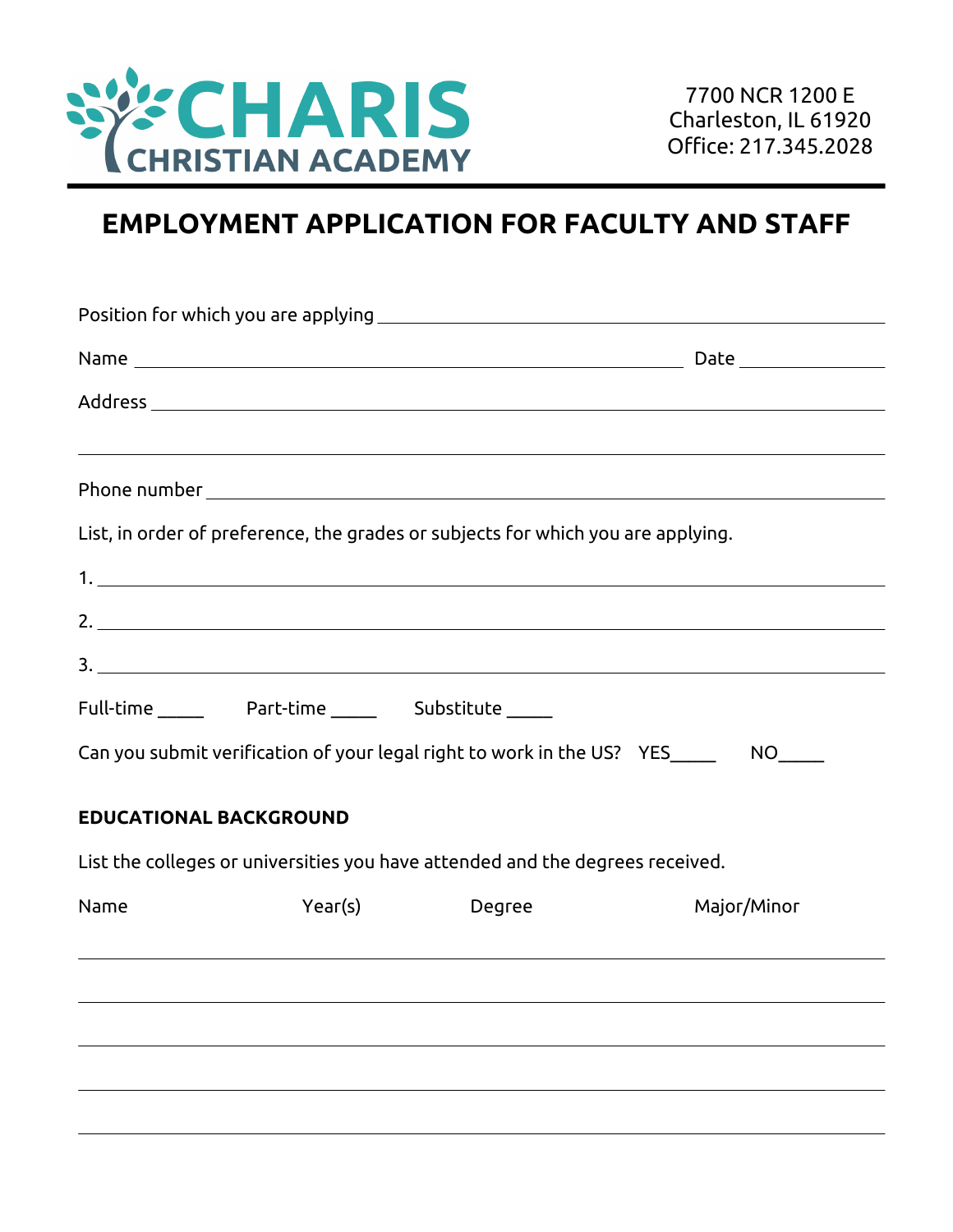## **APPLICATION FOR FACULTY AND STAFF** – Page 2 of 4

#### **TEACHING EXPERIENCE**

| School   | Grades/Subjects Taught                  | Years Employed |
|----------|-----------------------------------------|----------------|
|          |                                         |                |
|          |                                         |                |
|          |                                         |                |
|          |                                         |                |
|          | OTHER RELEVANT EMPLOYMENT OR EXPERIENCE |                |
| Employer | Position                                | Years Employed |
|          |                                         |                |
|          |                                         |                |
|          |                                         |                |
|          |                                         |                |
|          |                                         |                |

List any valid teaching certificates or endorsements that you currently hold.

List any honors, commendations, or distinctions you have received.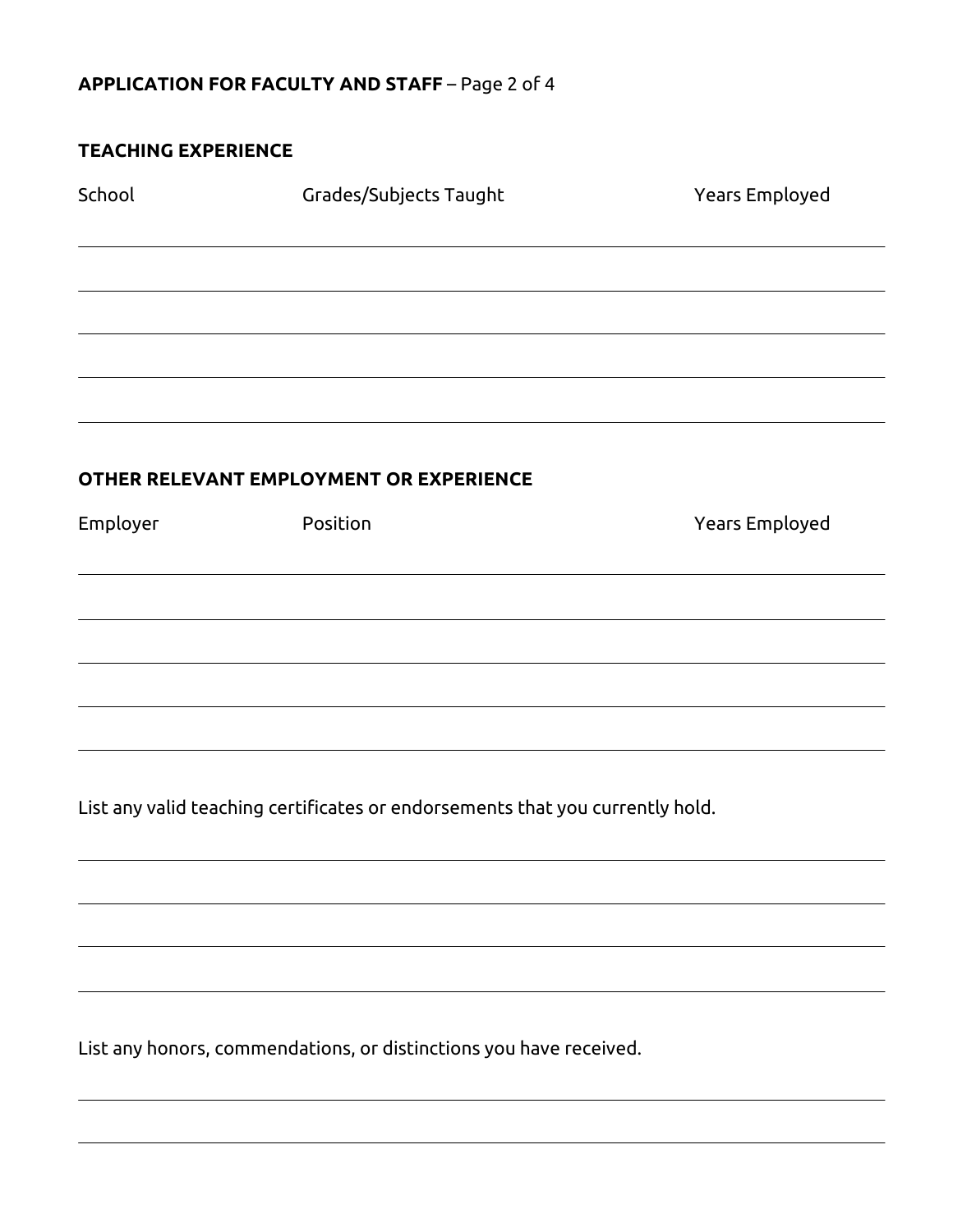## **APPLICATION FOR FACULTY AND STAFF** – Page 3 of 4

List areas of expertise or interest in the following. Be specific as to whether the area is hobby, mild interest, some training, or proficiency.

| $\mathsf{Art} \_\_\_\_\_\_\_\_\$                                                                                                                                                       |
|----------------------------------------------------------------------------------------------------------------------------------------------------------------------------------------|
|                                                                                                                                                                                        |
|                                                                                                                                                                                        |
|                                                                                                                                                                                        |
|                                                                                                                                                                                        |
|                                                                                                                                                                                        |
|                                                                                                                                                                                        |
|                                                                                                                                                                                        |
|                                                                                                                                                                                        |
|                                                                                                                                                                                        |
|                                                                                                                                                                                        |
| List any church ministries in which you are regularly involved.                                                                                                                        |
| <u> 1989 - Andrea Barbara, Amerikaansk politiker (d. 1989)</u><br><u> 1989 - Andrea Santa Andrea Andrea Andrea Andrea Andrea Andrea Andrea Andrea Andrea Andrea Andrea Andrea Andr</u> |
|                                                                                                                                                                                        |
|                                                                                                                                                                                        |
| List four references, include their name, phone number, and occupation.                                                                                                                |
|                                                                                                                                                                                        |